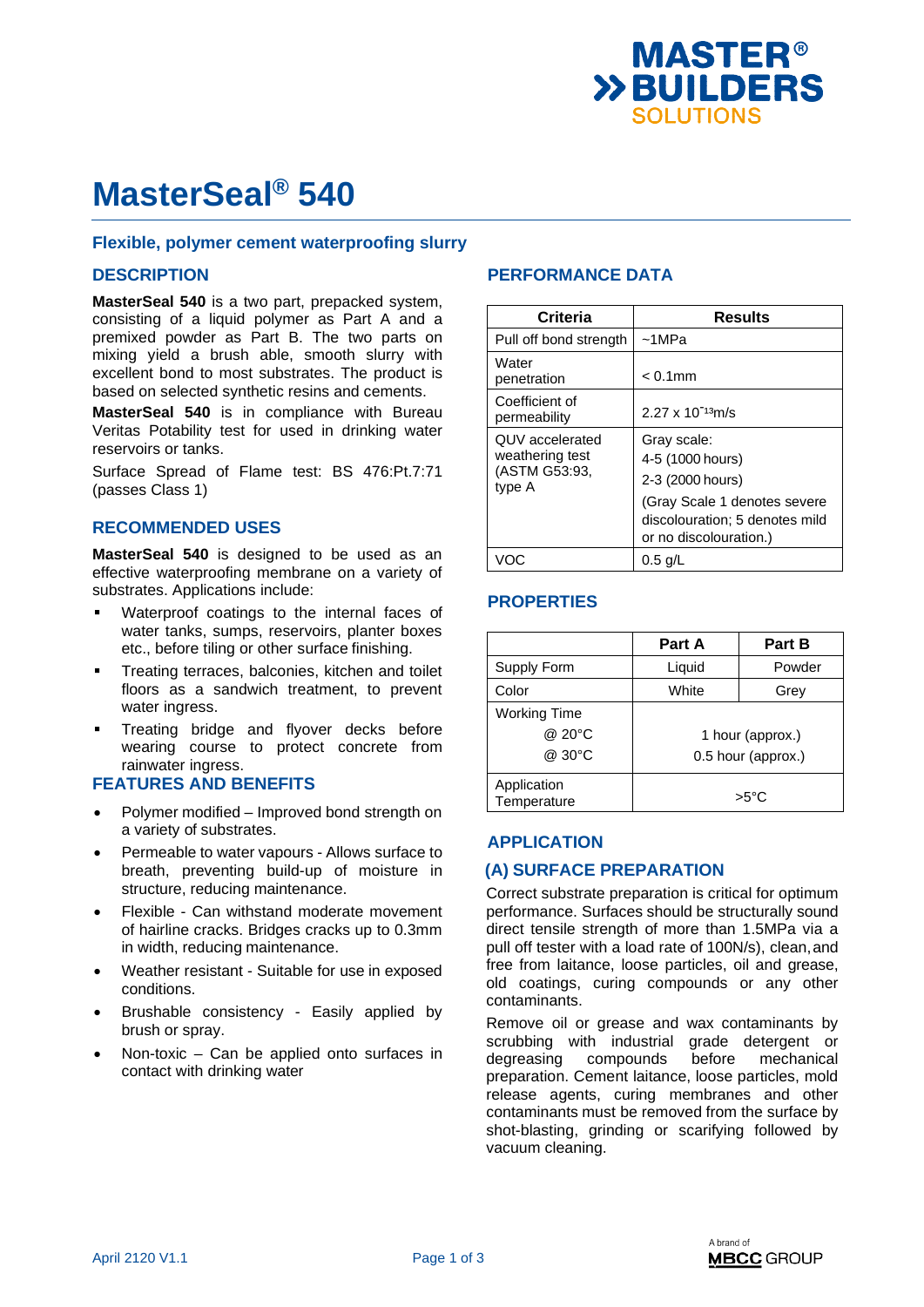

# **MasterSeal® 540**

#### **Flexible, polymer cement waterproofing slurry**

Prior to priming use MasterEmaco® repair mortars to achieve a smooth and level surface by filling holes and irregularities.

#### **(B) MIXING**

Mechanical mixing is necessary. A slow speed (300 rpm), heavy duty electric drill with a wing type paddle is recommended. Place approx. 75% of Part A of the pack in a clean pail. Keeping the mixer running, add the Part B slowly. Mix for at least 3 minutes to get a lump-free homogenous mix. While continuing to mix, add all of the remainder of Part A if applying on a horizontal surface, or a part of it if applying on vertical surfaces till the required consistency is obtained. Allow to stand for 2-3 minutes and remix before application.

#### **(C) PLACING**

It is extremely important that the area being treated is shaded from direct sun and wind to prevent rapid drying of the coating.

#### **CURING**

**MasterSeal 540** must be protected against rapid drying due to direct sun exposure, high temperatures or wind. Curing by wet burlap, polyethylene sheet or a curing compound such as MasterKure 181 or 128 is recommended.

#### **CLEANING**

Clean tools using water and rags before the resin system hardens. Hardened material can only be removed mechanically.

### **ESTIMATING DATA**

The recommended coverage of **MasterSeal 540** is 1 kg/m² per coat to obtain an approximate wet film thickness of 0.8 mm  $(\pm 0.08$ mm).

Actual coverage depends upon the method of application, the texture and porosity of the surface. Therefore material requirement is approximately 2 kg/m<sup>2</sup> for a total dry film thickness of 1 mm  $($ 0.1mm) in two coatings. Note: use only complete pack.

#### **PACKAGING**

**MasterSeal 540** is available in 18 or 36 kg packs.

5 or 10 kg of Part A in a plastic container 13 or 26kg or Part B in a paper bag

#### **SHELF LIFE**

**MasterSeal 540** can be kept for 12 months in original unopened packing when stored indoors. Do not store in direct sunlight and avoid allowing the material to freeze which will render the material unusable.

#### **PRECAUTIONS**

For detailed Environmental, Health and Safety information, please consult and follow all instructions on the product Material Safety Data Sheet. Contact your local BASF office for the latest version